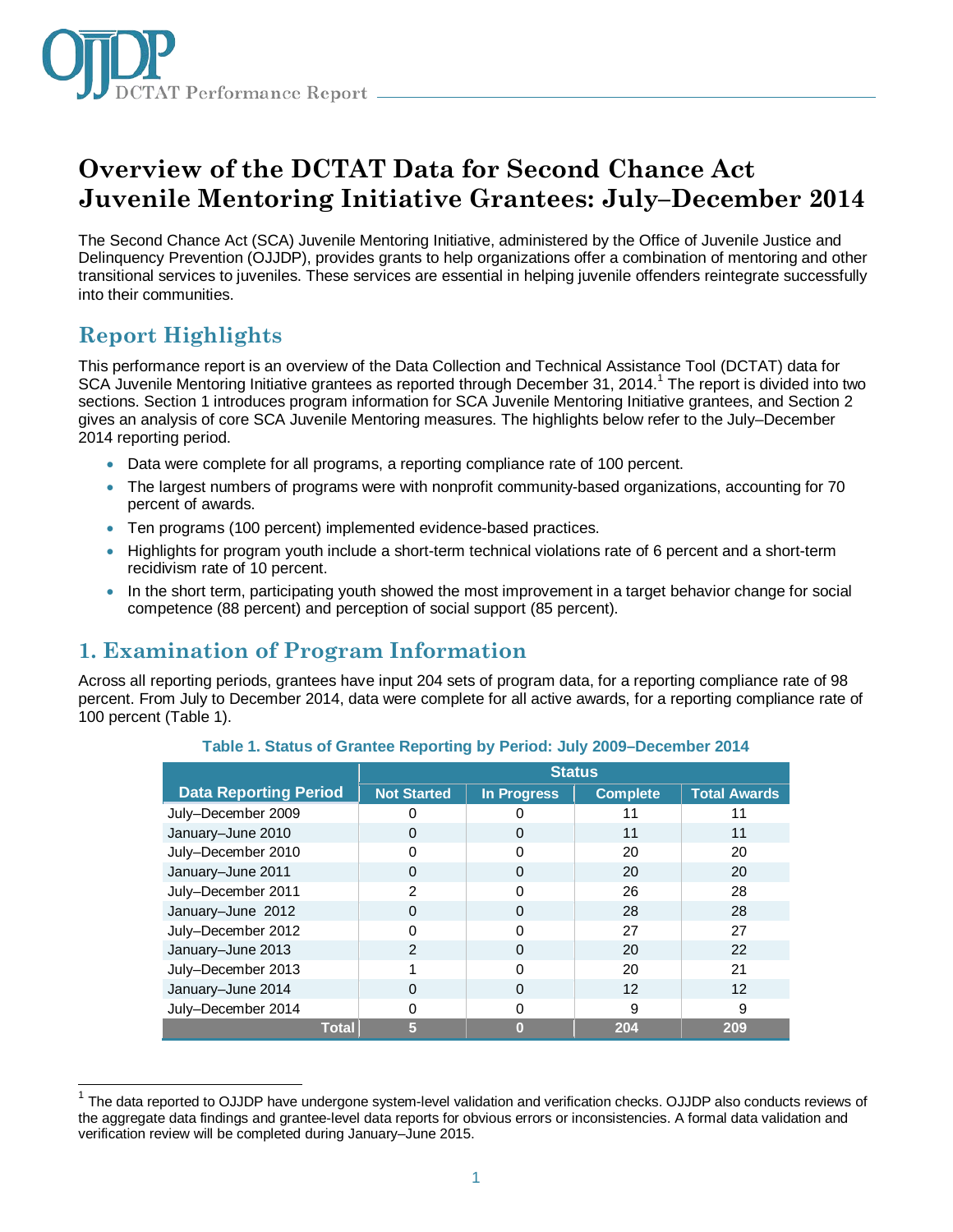Table 2 presents aggregate demographic data for January 2013 to December 2014 and the number of grantees serving each population. There has been a dramatic decline in the number of SCA Mentoring grantees reporting in the DCTAT as they close out their awards. OJJDP awarded grants for mentoring projects targeting youth returning from juvenile justice facilities from 2009 to 2011. OJJDP has not released a Second Chance Act mentoring solicitation since 2011. Targeted services include any approaches specifically designed to meet the needs of the intended population (e.g., gender-specific, culturally based, and developmentally appropriate services).

|                                               | <b>Grantees Serving Group During Project Period</b> |                       |                      |                       |  |
|-----------------------------------------------|-----------------------------------------------------|-----------------------|----------------------|-----------------------|--|
| <b>Population</b>                             | January-June<br>2013                                | July-December<br>2013 | January-June<br>2014 | July-December<br>2014 |  |
| <b>Race/Ethnicity</b>                         |                                                     |                       |                      |                       |  |
| American Indian/Alaska Native                 | 8                                                   | 8                     | 5                    | 4                     |  |
| Asian                                         | $\overline{4}$                                      | $\overline{4}$        | 3                    | 3                     |  |
| Black/African American                        | 26                                                  | 25                    | 8                    | 9                     |  |
| Hispanic or Latino (of Any Race)              | 25                                                  | 25                    | 8                    | $\overline{7}$        |  |
| Native Hawaiian and Other Pacific<br>Islander | 4                                                   | 4                     | 4                    | 2                     |  |
| Other Race                                    | 11                                                  | 10                    | 5                    | 4                     |  |
| White/Caucasian                               | 22                                                  | 21                    | 7                    | 6                     |  |
| Caucasian/Non-Latino                          | 8                                                   | 8                     | $\overline{7}$       | 6                     |  |
| Youth Population Not Served<br>Directly       | 1                                                   | $\mathbf 1$           | 0                    | 0                     |  |
| <b>Justice System Status</b>                  |                                                     |                       |                      |                       |  |
| At-Risk Population (No Prior<br>Offense)      | 6                                                   | 6                     | 1                    | 1                     |  |
| First-Time Offenders                          | 23                                                  | 22                    | 6                    | 8                     |  |
| <b>Repeat Offenders</b>                       | 28                                                  | 27                    | 7                    | 8                     |  |
| Sex Offenders                                 | 5                                                   | 5                     | 3                    | 3                     |  |
| <b>Status Offenders</b>                       | $\overline{7}$                                      | 7                     | 4                    | 3                     |  |
| Violent Offenders                             | 13                                                  | 13                    | 5                    | 7                     |  |
| Youth Population Not Served<br>Directly       | 1                                                   | $\mathbf{1}$          | 0                    | 0                     |  |
| Gender                                        |                                                     |                       |                      |                       |  |
| Male                                          | 31                                                  | 30                    | 8                    | 9                     |  |
| Female                                        | 24                                                  | 23                    | $\overline{7}$       | 5                     |  |
| Youth Population Not Served<br>Directly       | 1                                                   | 1                     | 0                    | 0                     |  |
| Age                                           |                                                     |                       |                      |                       |  |
| $0 - 10$                                      | $\overline{c}$                                      | $\overline{2}$        | 1                    | 1                     |  |
| $11 - 18$                                     | 32                                                  | 31                    | 8                    | 9                     |  |
| Over 18                                       | 12                                                  | 12                    | 5                    | 5                     |  |
| Youth Population Not Served<br>Directly       | $\mathbf{1}$                                        | $\mathbf{1}$          | 0                    | 0                     |  |
| <b>Geographic Area</b>                        |                                                     |                       |                      |                       |  |
| Rural                                         | 15                                                  | 15                    | 5                    | 5                     |  |
| Suburban                                      | 13                                                  | 12                    | 8                    | 6                     |  |
| Tribal                                        | 1                                                   | 1                     | 1                    | 1                     |  |
| Urban                                         | 26                                                  | 26                    | 5                    | $\,6$                 |  |
| Youth Population Not Served<br>Directly       | $\mathbf 1$                                         | 1                     | 0                    | $\mathsf 0$           |  |
| <b>Other</b>                                  |                                                     |                       |                      |                       |  |
| <b>Mental Health</b>                          | 19                                                  | 18                    | 6                    | $\overline{7}$        |  |
| Substance Abuse                               | 20                                                  | 19                    | 6                    | $\overline{7}$        |  |
| Truant/Dropout                                | 19                                                  | 18                    | 6                    | $\boldsymbol{7}$      |  |

### **Table 2. Grantees Serving Target Populations: January 2013–December 2014**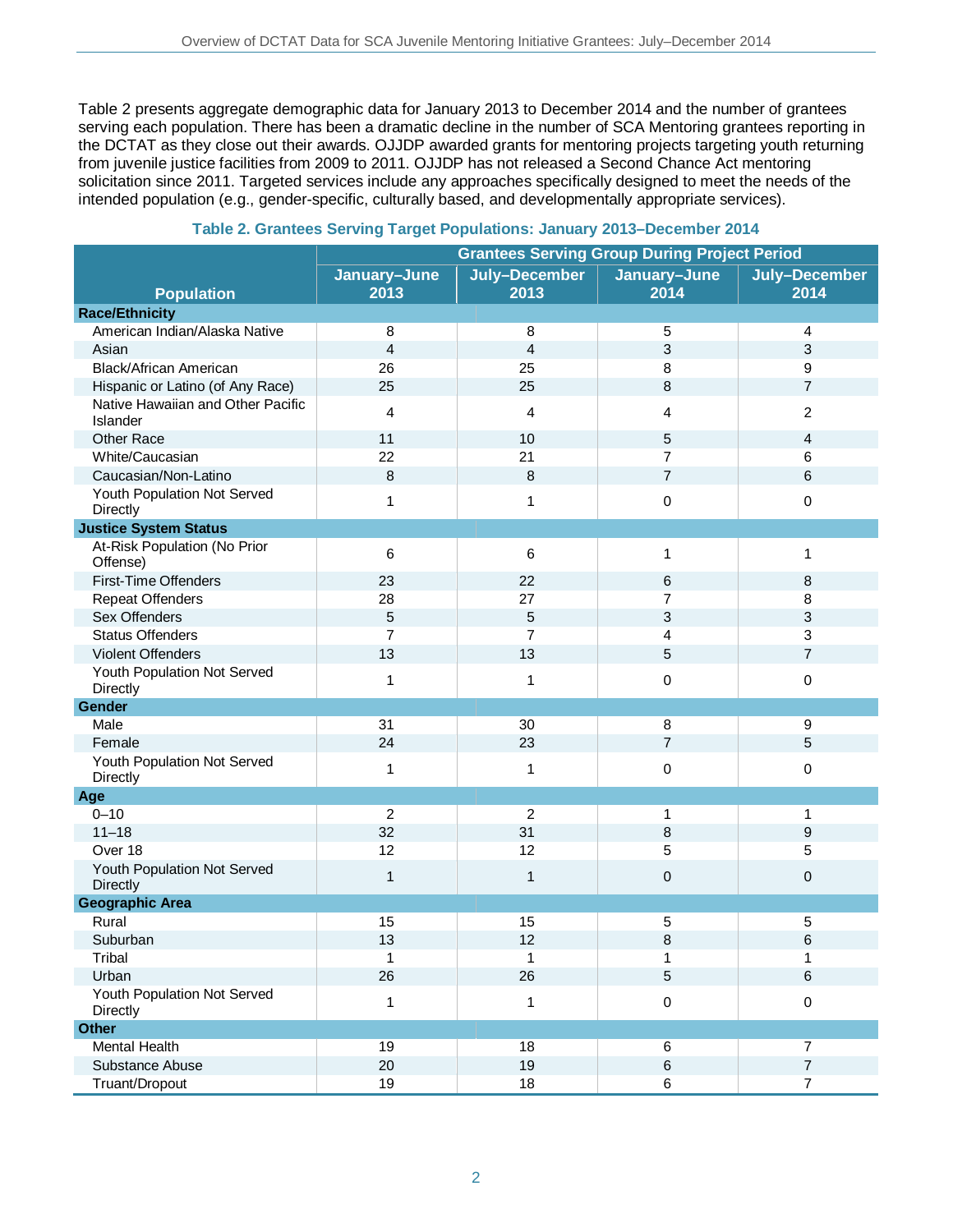### *1.1 Evidence-Based Programming and Funding Information*

During the July–December 2014 reporting period, 100 percent (\$5,387,529) of Federal funds were being spent by active SCA Juvenile Mentoring grantees and subgrantees who had implemented evidence-based programs and practices. In addition, 10 programs (100 percent) implemented such practices (Figure 1).



**Figure 1. Evidence-Based Practices and Programs by Reporting Period: July 2009–December 2014**

Also, the majority of SCA Juvenile Mentoring grantees and subgrantees reported offering a combination of pre- and post-release services.

# *1.2 Analysis of Baseline Recidivism Data*

The baseline measures were established by OJJDP so that each grantee can report on the level of activity before the start of the OJJDP SCA Juvenile Mentoring Initiative award. Grantees are only asked to answer these questions during their first reporting period, regardless of whether they have award activity to report.

Analysis of the baseline recidivism data revealed that 274 youth qualified for the Reentry Program at the beginning of the grant (Table 3). Of those, 49 youth were enrolled. One organization indicated that three program youth had been adjudicated on more than one occasion. The remaining organizations likely did not have access to these data, as their programs may not have been operational prior to the start of the Federal award. As such, these numbers should be interpreted with caution.

#### **Table 3. Baseline Recidivism Measures for Program Youth: July–December 2014**

| <b>Performance Measure</b>                                                      | <b>Data</b> |  |
|---------------------------------------------------------------------------------|-------------|--|
| Program youth who have been adjudicated on more than one occasion               | -3          |  |
| Program youth who qualify for the Reentry Program at the beginning of the grant |             |  |
| Enrollment at the beginning of the grant period                                 | 49          |  |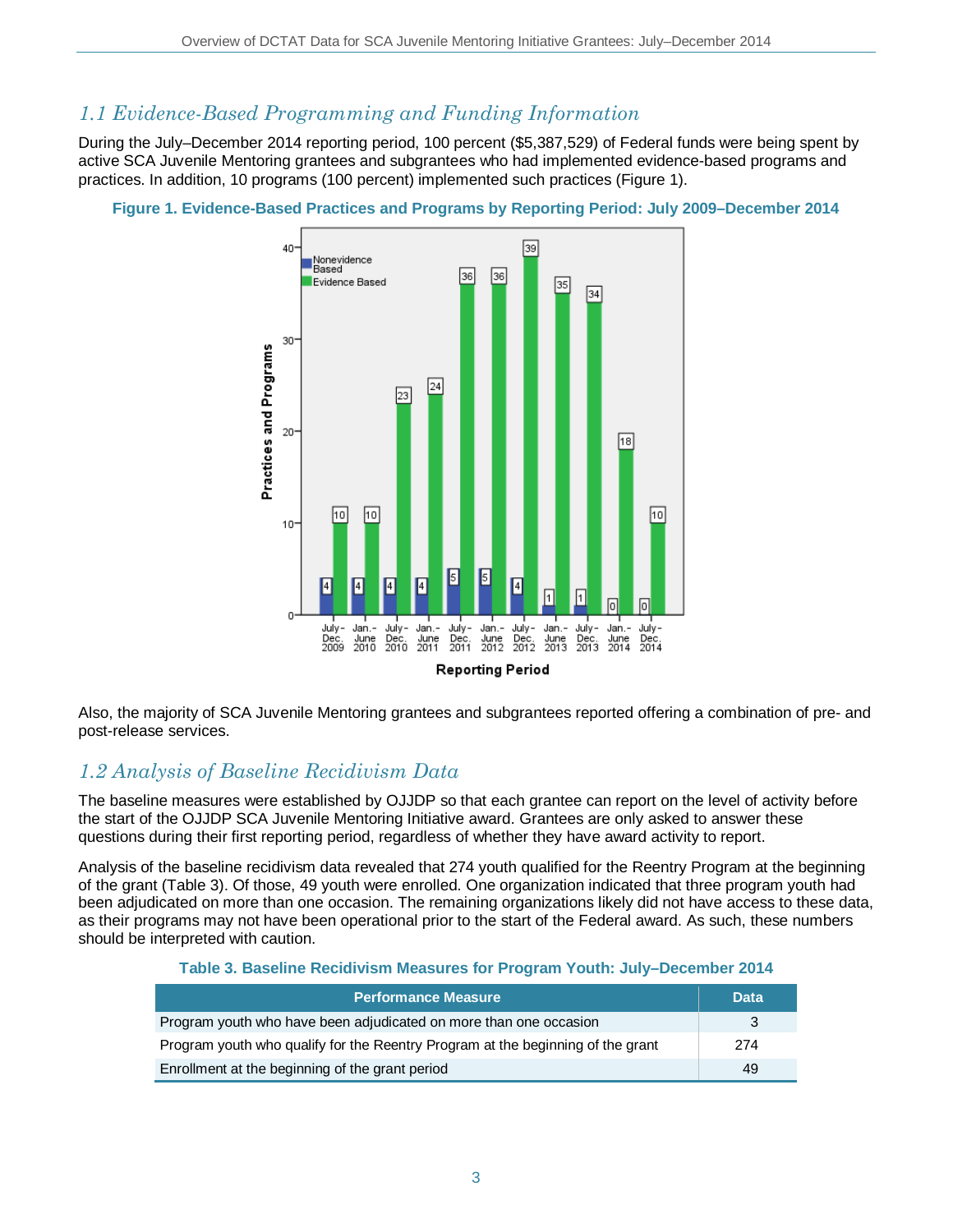Analysis of grantee and subgrantee implementing organizations for this period revealed that the largest numbers of programs were with nonprofit community-based organizations (70 percent). Other government agencies accounted for 20 percent of awards (Figure 2).



**Figure 2. Implementing Organizations (Percentage by Type): July–December 2014**



In examining SCA Juvenile Mentoring grant amounts by State or district for the most recent reporting period, based on current and active awards, Texas received the most funds. A more comprehensive comparison of Federal award amounts is shown in Table 4.

| <b>Grantee State</b> | <b>Federal Award Amount (Dollars)</b> |
|----------------------|---------------------------------------|
| DC                   | 609,211                               |
| GA                   | 625,000                               |
| MA                   | 607,952                               |
| <b>NY</b>            | 609,289                               |
| OH                   | 608,358                               |
| <b>OR</b>            | 624,824                               |
| <b>PA</b>            | 608,898                               |
| <b>TX</b>            | 1,093,997                             |

#### **Table 4. Federal Award Amount by State or District (Dollars): July–December 2014**

### **2. Analysis of Core Measures**

The next section presents an aggregate of performance measures data (Table 5). Of the 754 youth served by SCA Juvenile Mentoring grantees, 751 youth (99.6 percent) were served using an evidence-based program or practice. In addition, 255 eligible youth (50 percent) exited programs after completing program requirements. Each grantee defines the requirements needed for a youth to complete each program. Sometimes a program cannot be completed in the 6 months represented by the reporting period. For example, in one program, youth have to complete 9 months of mentoring to be considered successful. If a youth exits such a program for any reason before 9 months of mentoring is complete, he or she is considered unsuccessful. The lack of a shorter-term definition for program completion therefore decreases the overall program completion rate.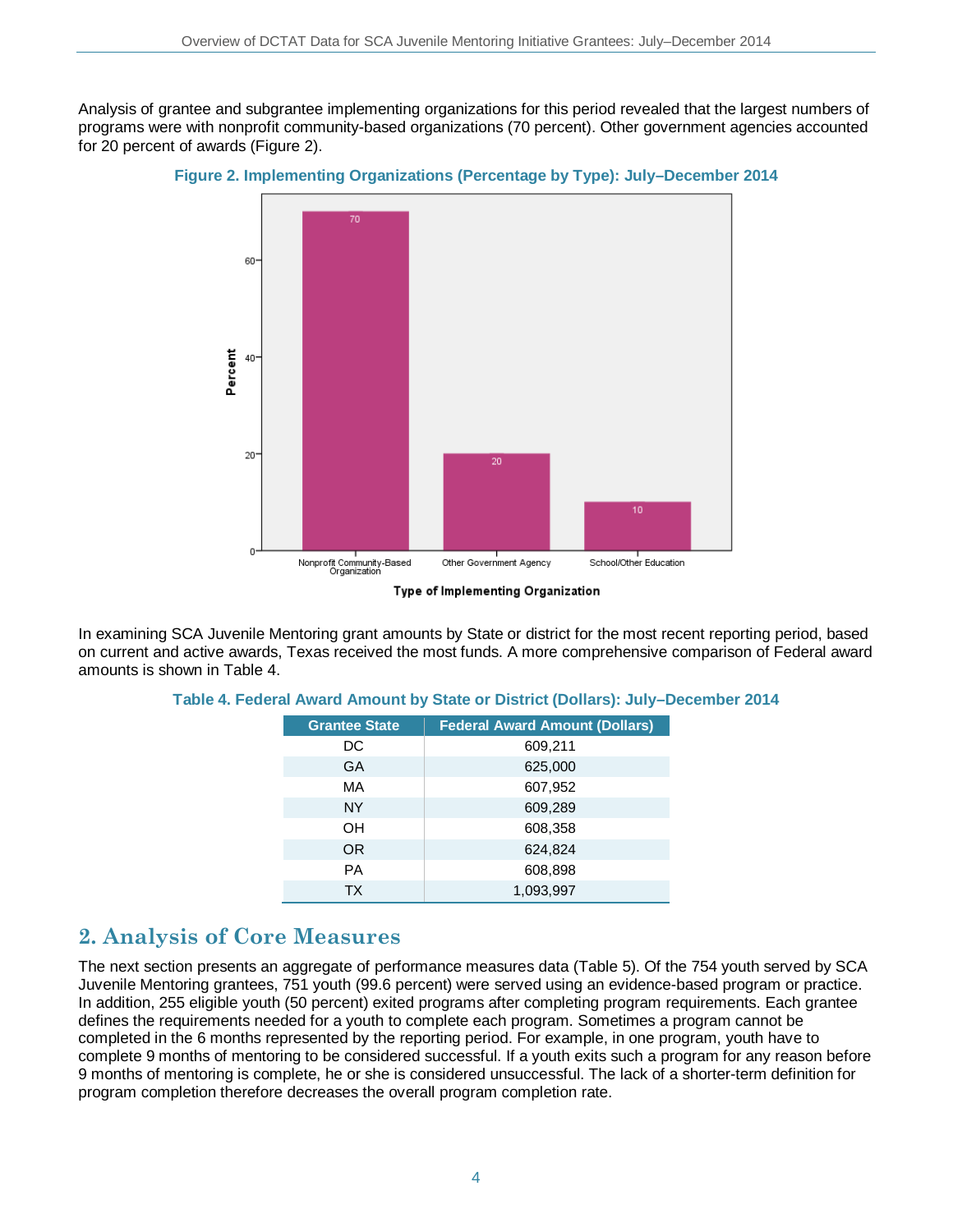#### **Table 5. Performance Measures for Program Youth Served: July–December 2014**

| <b>Performance Measure</b>                                          | <b>Youth</b> |                  |                |
|---------------------------------------------------------------------|--------------|------------------|----------------|
| Program youth served                                                | 754          |                  |                |
| Program youth served using an<br>evidence-based program or practice | 751          |                  |                |
|                                                                     |              | <b>Completed</b> | <b>Percent</b> |
| Program youth completing program<br>requirements                    | 515          | 255              | 50             |

Performance measures data about the program mentors were also collected (Table 6). During the reporting period, 75 new program mentors were recruited. Of the 72 mentors who began training, 69 (96 percent) successfully completed it. Moreover, 111 mentors (63 percent) reported that they learned more about their program. Of the 457 mentors in the program during the reporting period, 373 (82 percent) remained active.

Collaboration with active partners also helps mentoring programs succeed, and 54 SCA Juvenile Mentoring programs reported having such partners during the reporting period.

### **Table 6. Performance Measures for Program Mentors: July–December 2014**

| <b>Performance Measure</b>                                  | <b>Mentors</b> |                    |                |
|-------------------------------------------------------------|----------------|--------------------|----------------|
| Program mentors recruited                                   | 75             |                    |                |
|                                                             |                | <b>Completed</b>   | <b>Percent</b> |
| Mentors successfully completing<br>training                 | 72             | 69                 | 96             |
| Trained mentors with increased<br>knowledge of program area | 175            | 111                | 63             |
|                                                             |                | <b>Active</b>      | <b>Percent</b> |
| Mentor retention rate                                       | 457 mentors    | 373 active mentors | 82             |

The success of the SCA Juvenile Mentoring Initiative is largely dependent on the reoffending rates of the program youth. Technical violations and actual new adjudications are measured separately to allow for a better understanding of the population being served by the grant. As shown in Table 7, 682 youth were tracked for technical violations. Of those, 23 were committed to a juvenile residential facility, and 20 received some other sentence.

Long-term measurement of technical violations revealed that 460 youth who exited the program 6 to 12 months ago were tracked for technical violations during the reporting period. Of those, 17 were committed to a juvenile residential facility, and 23 received some other sentence.

### **Table 7. Technical Violation Measures for Program Youth Tracked: July–December 2014**

| <b>Performance Measure</b>                                                                                                                | <b>Youth</b> | <b>Percent</b> |
|-------------------------------------------------------------------------------------------------------------------------------------------|--------------|----------------|
| Youth tracked (short-term outcome)                                                                                                        | 682          | N/A            |
| Youth committed to a juvenile residential facility                                                                                        | 23           | 3              |
| Youth sentenced to adult prison                                                                                                           | 0            | 0              |
| Youth who received some other sentence                                                                                                    | 20           | 3              |
| Youth under some form of punishment<br>Total                                                                                              | 43/682       | 6              |
| <b>Performance Measure</b>                                                                                                                | <b>Youth</b> | <b>Percent</b> |
| Youth who exited program 6-12 months prior to the end of the<br>reporting period (long-term outcome)                                      | 460          | N/A            |
| Youth who exited program 6-12 months prior to the end of the<br>reporting period and were committed to a juvenile residential<br>facility | 17           | 4              |
| Youth who exited program 6-12 months prior to the end of the<br>reporting period and were sentenced to adult prison                       | $\Omega$     | 0              |
| Youth who exited program 6–12 months prior to the end of the<br>reporting period and received some other sentence                         | 23           | 5              |
| Youth under some form of punishment<br>Total                                                                                              | 40/460       | 9              |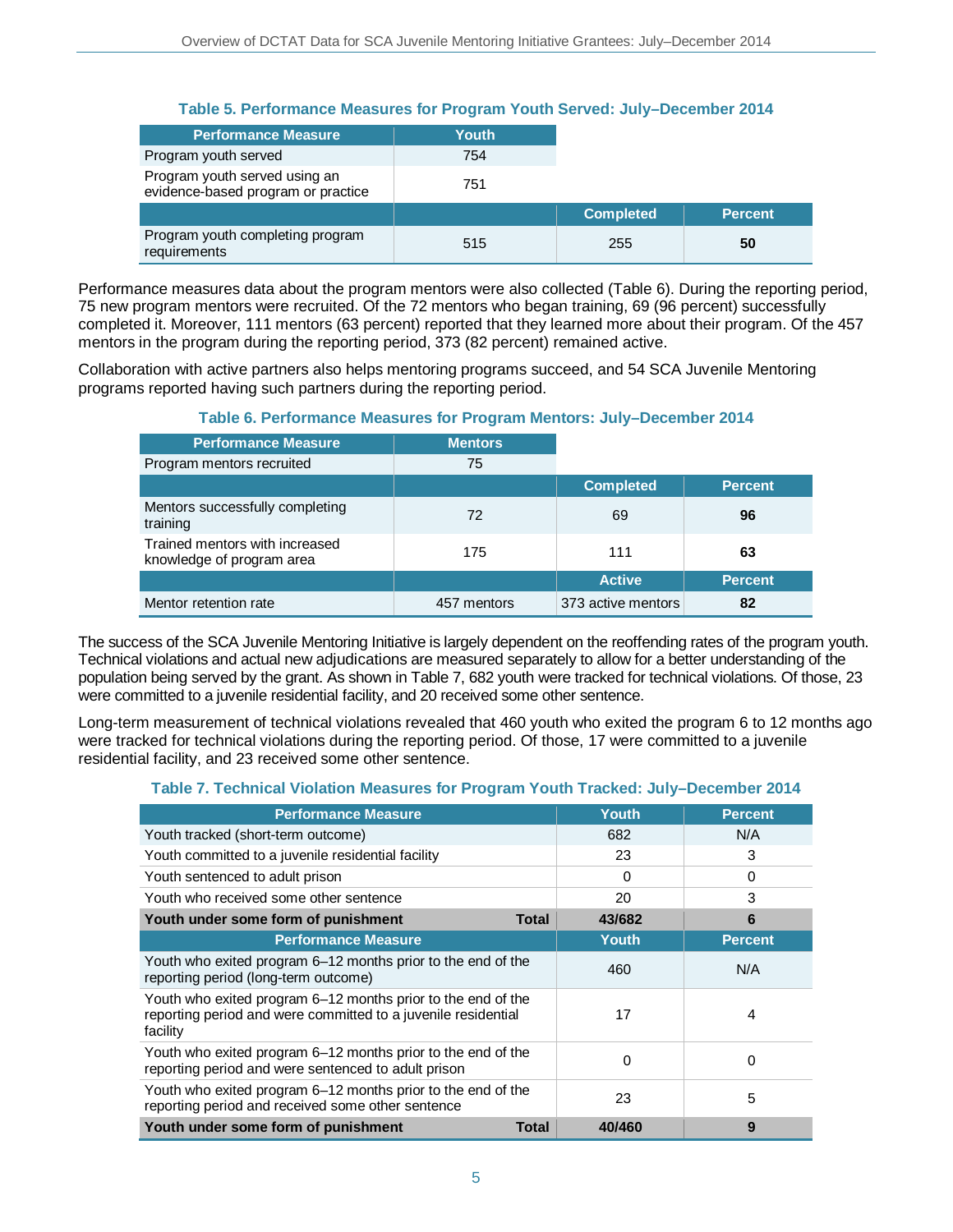As shown in Table 8, of the 692 program youth who were tracked for adjudications during the reporting period, 29 (4 percent) were committed to a juvenile residential facility, 5 were sentenced to adult prison, and 37 were given some other sentence during the reporting period.

Long-term recidivism data showed that 54 youth had exited the program 6 to 12 months ago and were tracked for new adjudications during the reporting period. Of those, 14 (26 percent) were recommitted to a juvenile residential facility, 1 was sentenced to adult prison, and 20 were given some other sentence.

| <b>Performance Measure</b>                                                                              | <b>Youth</b> | <b>Percent</b> |
|---------------------------------------------------------------------------------------------------------|--------------|----------------|
| Youth tracked for adjudications (short-term outcome)                                                    | 692          | N/A            |
| Youth committed to a juvenile residential facility                                                      | 29           | 4              |
| Youth sentenced to adult prison                                                                         | 5            | 1              |
| Youth given some other sentence                                                                         | 37           | 5              |
| Youth under some form of punishment<br><b>Total</b>                                                     | 71/692       | 10             |
| <b>Performance Measure</b>                                                                              | <b>Youth</b> | <b>Percent</b> |
| Youth who exited program 6–12 months ago and were tracked for<br>new adjudications (long-term outcome)  | 54           | N/A            |
| Youth who exited the program 6–12 months ago<br>and were recommitted to a juvenile residential facility | 14           | 26             |
| Youth who exited program 6–12 months ago and were sentenced<br>to adult prison                          |              | 2              |
| Youth who exited program 6-12 months ago and were given<br>some other sentence                          | 20           | 37             |
| Youth under some form of punishment<br>Total                                                            | 35/54        | 65             |

#### **Table 8. Recidivism Measures for Program Youth Tracked: July–December 2014**

A more comprehensive comparison of short-term recidivism rates by reporting period is shown in Figure 3. Data from the initial reporting period, July–December 2009, are not included, because OJJDP began tracking technical violations and actual new adjudications separately during the January–June 2010 reporting period. In addition, there was a spike in the recidivism rate for the July–December 2010 reporting period, when grantees began offering both pre- and post-release services and finding new ways to implement their programs to reach a wider range of youth.



#### **Figure 3. Short-Term Recidivism Rates among Program Youth by Reporting Period: January 2010–December 2014**

<sup>6</sup>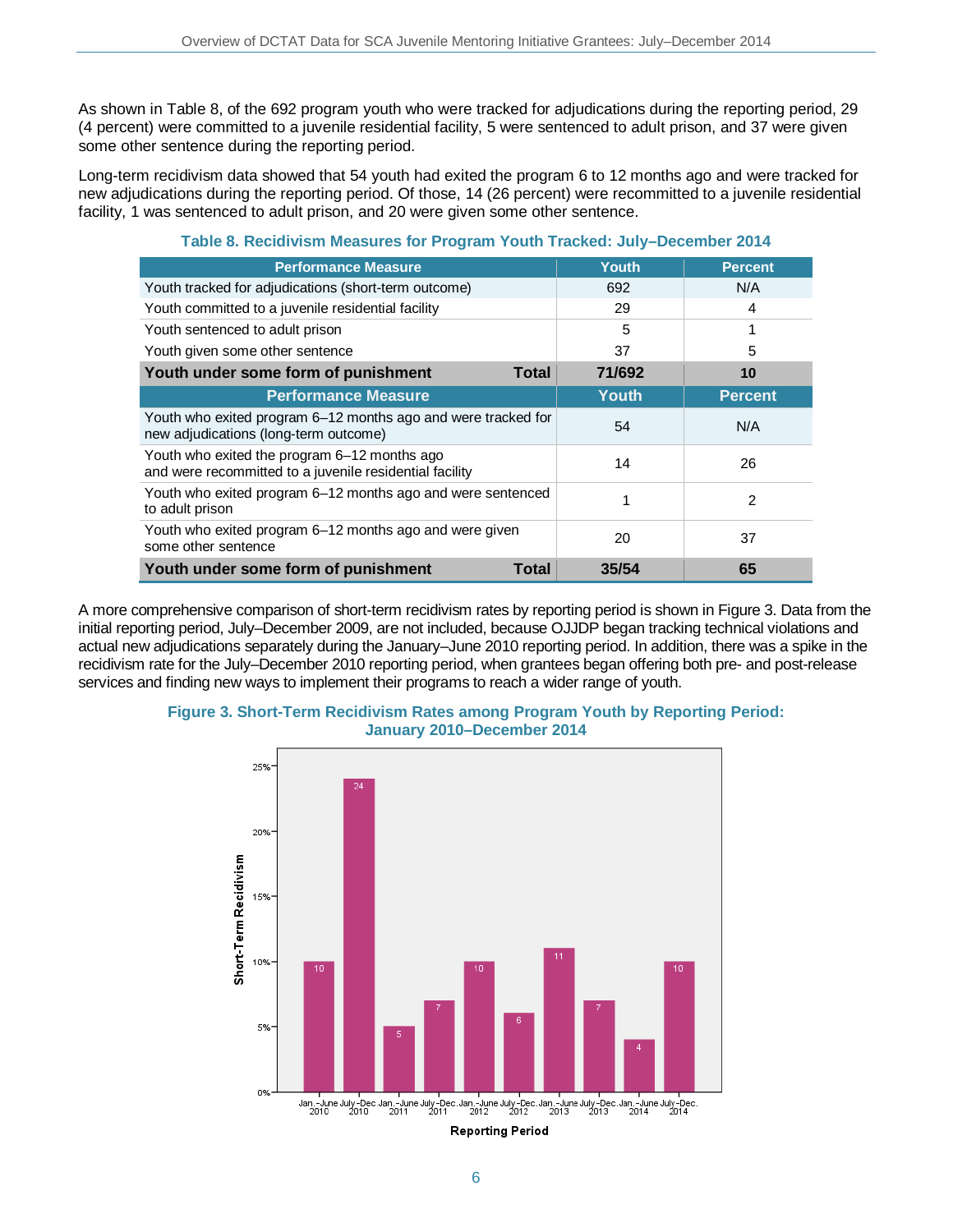Likewise, Figure 4 shows a comparison of the long-term recidivism rates by reporting period. It is important to keep in mind that, during the first few reporting periods, long-term data for these programs were sparse. The majority of SCA grantees did not have access to these data. In addition, the long-term recidivism rate for July–December 2014 is based on data reported by two grantees. The percentages should therefore be interpreted with caution.





Grantees provided youth with substance-use counseling and mental-health and housing services (Figure 5). Of the 114 youth identified as needing substance-use counseling, 91 youth (80 percent) actually received this service. In addition, 68 eligible youth received mental-health services, and 28 youth successfully found housing. The number of youth assessed as needing services compared with the actual enrollment in the provided services could differ within the reporting cycle. Youth may have been assessed in a prior reporting period, and actual enrollment could be delayed into a future reporting period. In addition, SCA Juvenile Mentoring programs also accept referrals for participants who have been assessed from another agency. These two factors contribute to the variation in the number of participants assessed as needing various services compared with the number enrolled.



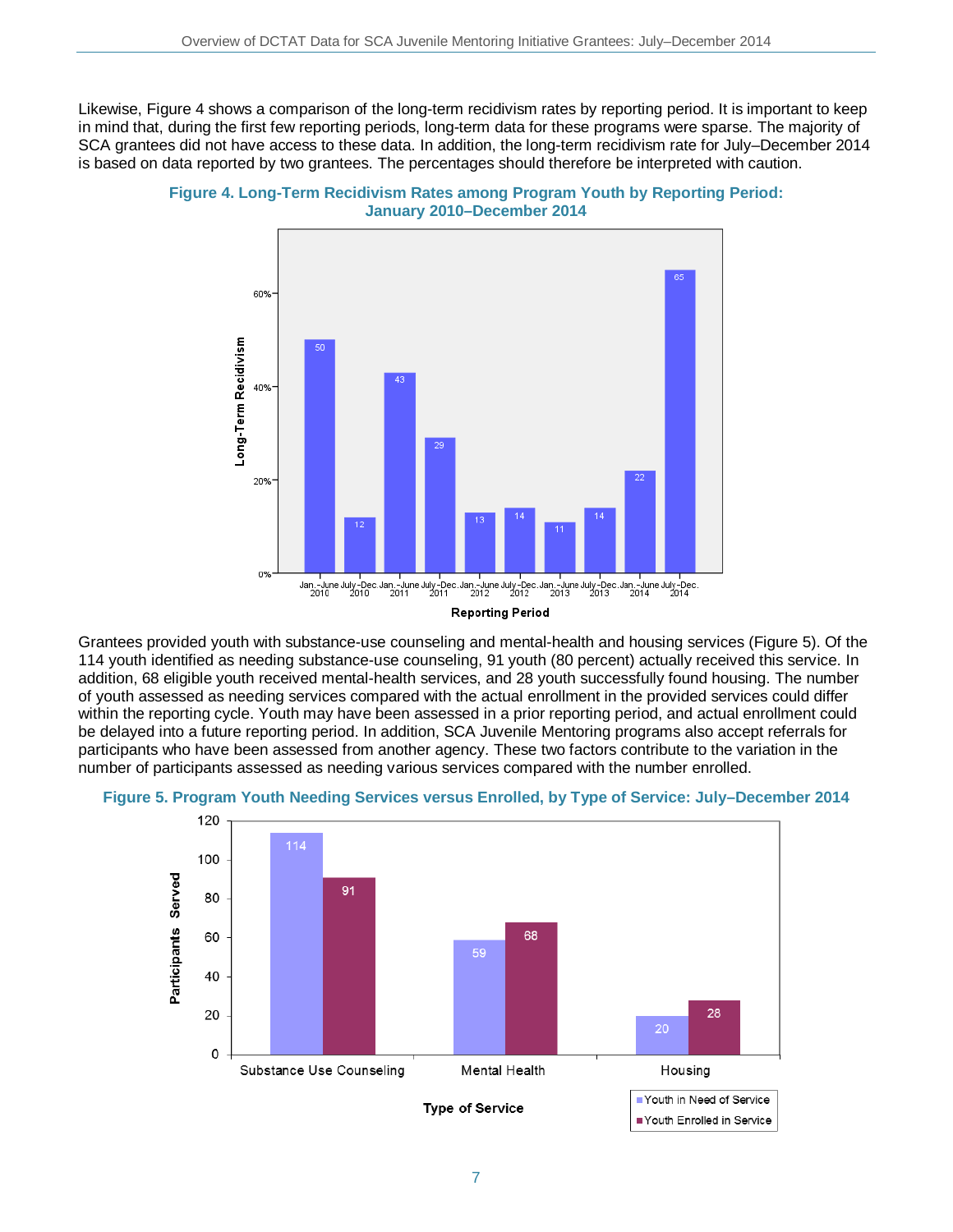Table 9 presents program data on youth whose selected target behaviors improved in the short term. Participating youth showed the most improvement in a target behavior change for social competence (88 percent) and perception of social support (85 percent).

| <b>Target Behavior</b>       |       | <b>Youth Served</b> | <b>Youth with Intended</b><br><b>Behavior Change</b> | <b>Percentage of Youth</b><br>with Intended Behavior<br><b>Change</b> |
|------------------------------|-------|---------------------|------------------------------------------------------|-----------------------------------------------------------------------|
| Social Competence            |       | 371                 | 327                                                  | 88                                                                    |
| School Attendance            |       | 475                 | 282                                                  | 59                                                                    |
| Grade Point Average          |       | 76                  | 61                                                   | 80                                                                    |
| Perception of Social Support |       | 282                 | 241                                                  | 85                                                                    |
| <b>Family Relationships</b>  |       | 345                 | 288                                                  | 83                                                                    |
| Antisocial Behavior          |       | 338                 | 261                                                  | 77                                                                    |
| Substance Use                |       | 26                  | 14                                                   | 54                                                                    |
|                              | Total | 1.913               | 1.474                                                | 77%                                                                   |

#### **Table 9. Change in Short-Term Target Behaviors among Program Youth: July–December 2014**

Table 10 lists long-term percentages for the specified target behavior. Long-term outcomes are measured 6–12 months after a youth leaves or completes the program. Overall, 81 percent of program youth had a positive change in behavior 6–12 months post-program.

#### **Table 10. Change in Long-Term Target Behaviors among Program Youth: July–December 2014**

| <b>Target Behavior</b>       | <b>Youth Served</b> | <b>Youth with Intended</b><br><b>Behavior Change</b> | <b>Percentage of Youth</b><br>with Intended Behavior<br><b>Change</b> |
|------------------------------|---------------------|------------------------------------------------------|-----------------------------------------------------------------------|
| Social Competence            | 108                 | 95                                                   | 88                                                                    |
| School Attendance            | 76                  | 62                                                   | 82                                                                    |
| Grade Point Average          | 91                  | 76                                                   | 84                                                                    |
| <b>GED Test Passed</b>       | 26                  | 26                                                   | 100                                                                   |
| Perception of Social Support | 15                  | 10                                                   | 67                                                                    |
| <b>Family Relationships</b>  | 150                 | 132                                                  | 88                                                                    |
| Antisocial Behavior          | 160                 | 107                                                  | 67                                                                    |
| Substance Use                | 21                  | 18                                                   | 86                                                                    |
| <b>Total</b>                 | 647                 | 526                                                  | 81%                                                                   |

Figures 6 and 7 report the percentage of youth who exhibited an overall desired change in behavior from July 2009 to December 2014. Please note that during the first few reporting periods, long-term data for these programs were sparse. The majority of SCA grantees did not have access to these data. The percentages should therefore be interpreted with caution.